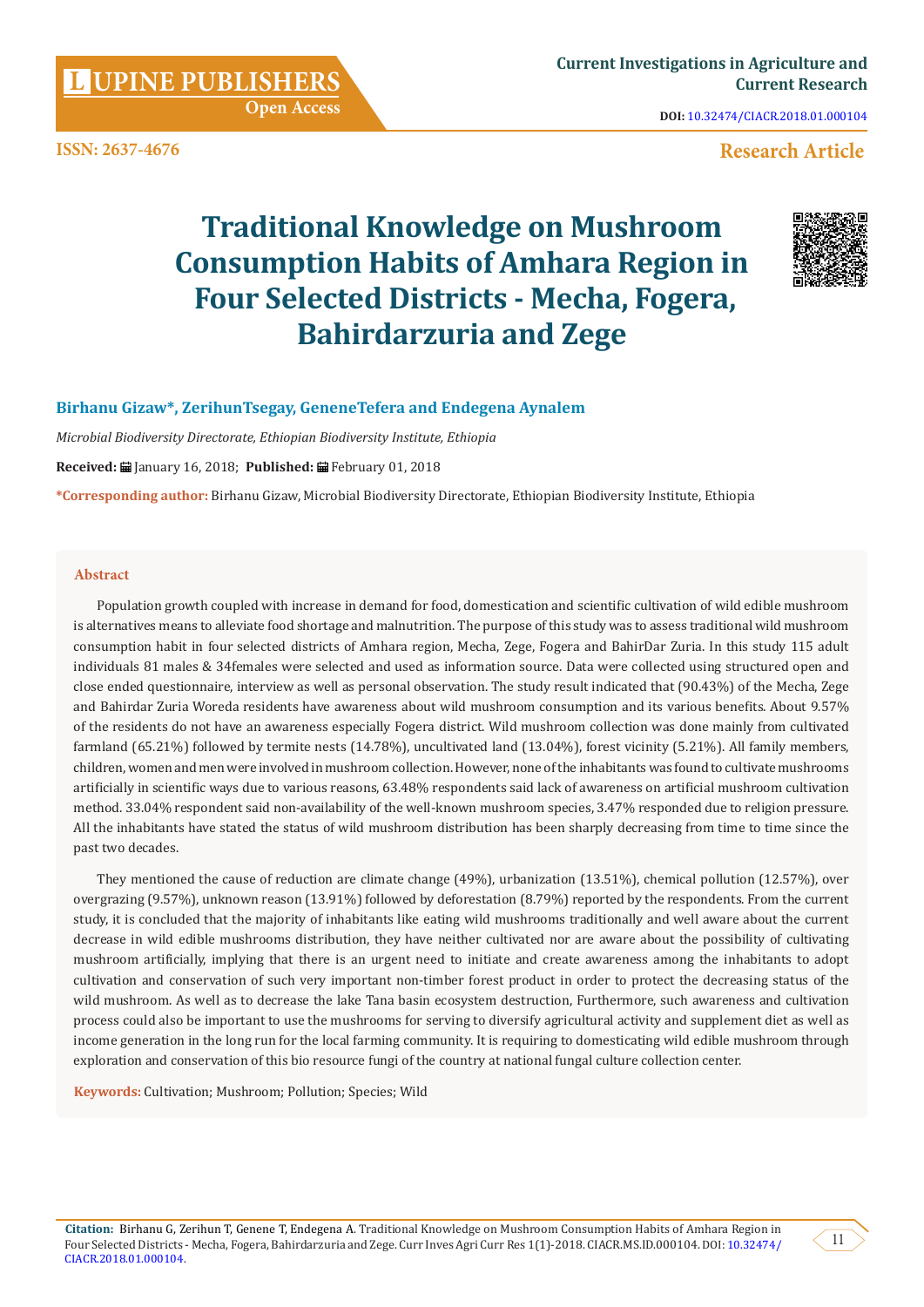# **Introduction**

Phylum Basdiomycota and Ascomycota are most terrestrial abundant fungi that have a great role to the environment and human kinds. Nowadays, interests are growing for biotechnological cultivation of Basidiomycetes mushrooms for food, bioactive molecules in pharmaceutical and cosmetic industries. Mushrooms have been attracting attention of mankind since ancient times, in its nutritional, medical, biotechnological properties and environmental applications. Today, approximately 14000 described mushroom species from 1.5 million fungi estimated, Out of which only 5-6 dozen edible mushroom have so far been artificially cultivated and commercially exploited all over the world addressing food security and medicinal application [1]. Currently, mushroom farming is being practiced in more than 100 countries and its production is increasing at the rate of 7 per cent per annum. The use of mushrooms as food is probably as old as civilization itself [2]. Mushrooms have also used as therapeutic foods, useful in preventing diseases such as hypertension, atherosclerosis, cancer, Hypoglycemic [3], Antitumor [4] Antioxidant [5] Anti-inflammatory, Anti allergic [6], Antiviral activity [7], Hypo cholesterol lemic [8]. And they are also engineers of forest ecosystem in maintaining and establishing of climax community through their capability in decomposition of lingo cellulose waste in releasing essential nutrient and composting of forest soil. Mushroom cultivation and its research is a recent activity in Ethiopia started in 2001. The, food, medicinal, economic value and environmental role of Mushrooms have not been exploited so far. However, currently, there is increasing interest and production depending on 2-4 exotic mushroom strain like *Lentinusedodes, Agaricusbisporus, Pleurotusspp* endeavors in some parts of the country [9]. Also the community indigenous knowledge on mushroom consumption habit regarding with medicinal and nutritional use were not assessed and collected in order to adapt artificial cultivation in small and large scale in the community.

However, households in rural area and some ethnic group consume indigenous wild mushrooms traditionally by picking fruiting body where seasonally emerging. However internationally wild mushroom is domesticated and improved variety are recognized and utilized at industry scale in medicinal, nutritional and ecological manners very well. The Ethiopian wild indigenous mushrooms are not still explored, screened, identified and characterized to domesticate for home cultivation. As well as different species of wild mushroom and their habitat are not studied well. Therefore, there is little information available on wild mushrooms species of Ethiopia, especially collected from southern part like Kaffa and Asosa. *Agaricuscampestris, L.sulphureus, T.clypeatus, T.microcarpus#1, T.aurantiacus, T.letestui* and *Termitomycesspps* [10]. Therefore this study is designed in aiming to assess wild mushroom consumption habit in four selected districts of Tana basin area in Amhara region specifically in Mecha, Zege, Fogera and Bahir Dar Zuria in later to bring domestication

for home cultivation in combating food insecurity and malnutrition, income generation, and to study wild mushroom distribution in different ecology and environmental application in turn to protect Tana basin ecosystem indirect destruction.

## **Material and Methods**

## **Study area**

The study was conducted Amhara region in Tana sub basin area in four selected districts particularly Mecha, Fogera, Bahirdarzuria, and Zege about 580km away from Addis Ababa capital City of Ethiopia towards northern western Ethiopia. Tana Sub basin is found in the Amhara region. Geographically, the basin is located between North latitude 1210691.00m to 1410799.77m and East longitude 253026.62m to 417182.92m. Its elevation is ranges 1327–4109 meter above sea level. The basin has a total area of 1,579,096.9 hectares. The largest lake in Ethiopia, Lake Tana is found in the sub basin. Parts or the whole of 29 Woredas and four administrative zones are encompassed in the subbasin (Figure 1).



#### **Data collection, sampling procedure and sample size**

In order to document and assess mushroom consumption habits and utilization practice in four district of amhara region both primary and secondary data were purposively collected. Structured and semi-structured open and close ended questionnaire was designed to collect information across the 115 listed elder informants. Both interviews in the village and field visit were made together. The questionnaires mainly focused on informants background and experience, their knowledge and use of wild mushrooms, period of mushroom consumption and frequency of collection, role of different media in creating awareness about mushrooms, status of mushroom in the past years, ability to distinguish edible from poisonous mushrooms, habitats and locations of mushroom sites, attitude and practice of mushroom cultivation (if any) and factors that initiate and hinder mushroom consumption and cultivation. Accordingly, about 10% (115) of elderly traditional resourceful inhabitants (81 males & 34 females) of the kebele/village were identified and interviewed to solicit their local knowledge and attitude towards edible mushrooms. The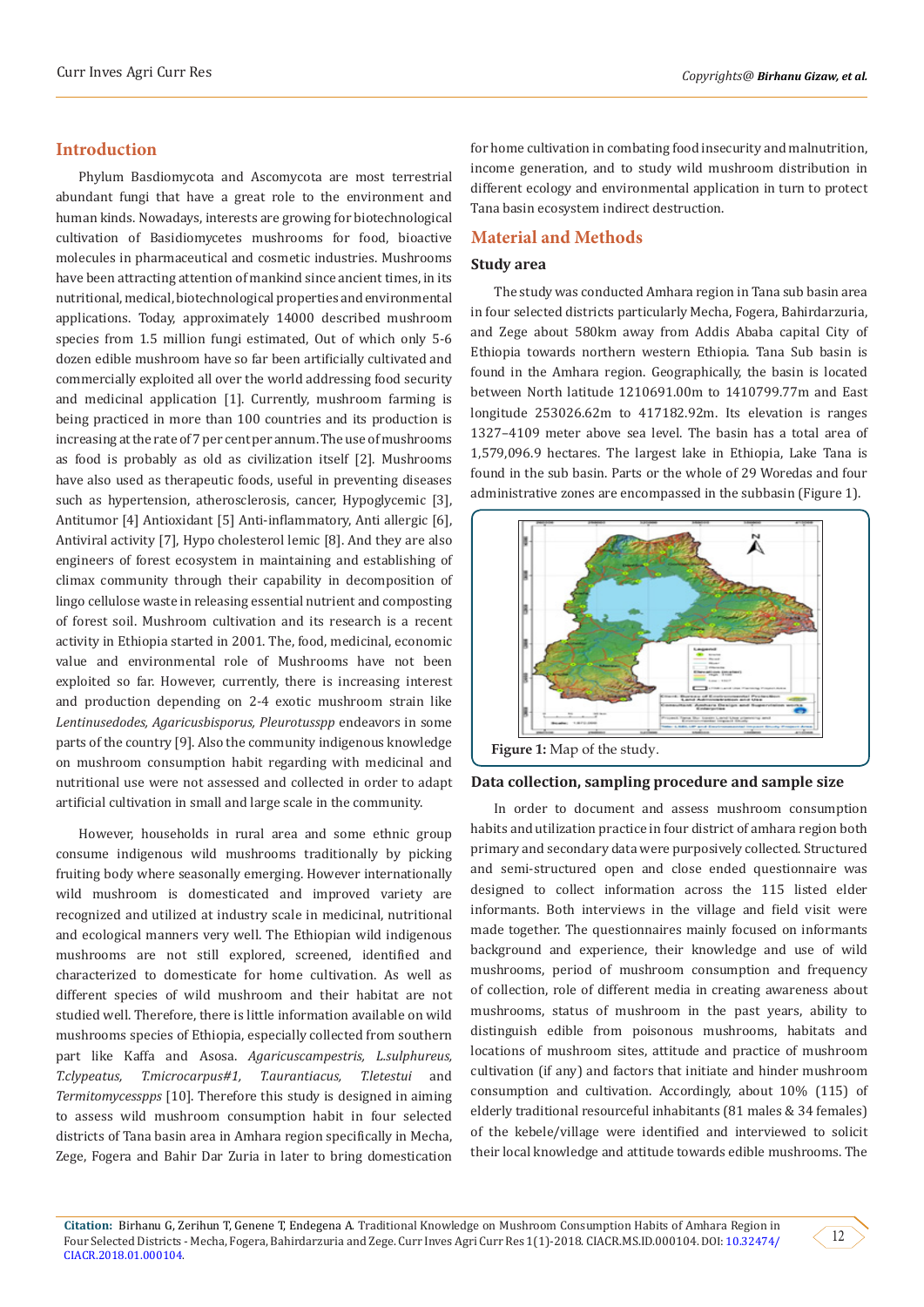sample size was determined by following Daniel (1995) procedure, and then a simple random sampling was used to select and collect information from the target 115 adult individuals purposively selected total elder house hold heads.

#### **Key informant interview**

Purposively the researcher selected 9 respondents who can be able to provide detail information regarding on the farmers traditional Knowledge on wild edible mushroom consumption practice and utilization in the study area. These include four leaders from district agriculture and rural development bureau and 5 elder leaders.

# **Results**

# **Socio-economic characteristics of the selected households (socio demographic data)**

The study covered 23group informants having 115adult individuals in 4 districts Amhra Regional state. From all study participants 29.57% were females and 70.43% were males. The age groups of interviewed farmers in this study were different age ranges; 20-40 years (59.14%), followed by 41-50 years (18.27%), 51-60 years (15.54%) and above 61 years old (6.09%). In general 77.41% of the population involved in the study was the age in between 0-50 years old. With regard to respondent

**Table 1:** Socio demographic characteristics of the study population.

educational status 81.74% illiterate, 13.9% primary school and 4.34% secondary school. With regard to ethnic group, family size, respondent's income source, farm size, marital status, occupation summarized in Table 1.

# **Awareness on mushroom consumption and utilization practice in the study area**

One hundred four (90.43%) respondents of Mecha, Zege and Bahir Darzuria district have awareness about mushroom consumption and utilization practice, few respondents especially from Fogera districts (9.57%) did not have information about mushroom consumption in their area elsewhere. Respondents were asked about contribution of various information sources about use and mushroom consumption. About 67.82% respondents replied that they have got knowledge about wild mushroom from elderly person followed by friends (10.43%) and agricultural centers (3.48%) respectively, similarly, media such as radio accounted only about (8.7%). Among respondents who had reasons for eating mushroom (86.08%) of them said that they eat mushroom because of it has good taste, (5.22%) eat mushroom because of its high nutritional value and (6.08%) of the inhabitants responded that mushrooms may be substitute fish and meat, and others (2.61%) of respondent they do not know the reason why they eat mushroom (Figures 2 & 3).

| <b>Variables</b> | <b>Factors</b> | <b>Bahirdarzuria</b> | <b>Zege</b>      | Mecha            | Fogera           | <b>Total No</b>  | Percentage       |
|------------------|----------------|----------------------|------------------|------------------|------------------|------------------|------------------|
| sex              | male           | 41                   | 15               | 16               | 9                | 81               | 70.43            |
|                  | female         | 19                   | 9                | $\overline{2}$   | $\overline{4}$   | 34               | 29.57            |
|                  | total          | 60                   | 24               | 18               | 13               | 115              | 100%             |
| Age              | $20 - 40$      | 39                   | 14               | 5                | 10               | 68               | 59.14            |
|                  | 41-50          | 14                   | 3                | 3                | $\mathbf{1}$     | 21               | 18.268           |
|                  | 51-60          | $\overline{7}$       | $\overline{4}$   | $\overline{7}$   | $\mathbf{1}$     | 19               | 15.54            |
|                  | $>61$          | $\boldsymbol{0}$     | 3                | 3                | $\mathbf{1}$     | $\overline{7}$   | 6.09             |
|                  | Total          |                      | 24               | 18               | 13               | 115              |                  |
| Marital status   | Single         | $\boldsymbol{0}$     | 2                | $\overline{2}$   | $1\,$            | 5                | 4.35             |
|                  | Married        | 60                   | 22               | 16               | 12               | 110              | 95.65            |
|                  | Divorced       | $\boldsymbol{0}$     | $\boldsymbol{0}$ | $\boldsymbol{0}$ | $\boldsymbol{0}$ | $\mathbf{0}$     | $\boldsymbol{0}$ |
| Religion         | Orthodox       | 60                   | 24               | 18               | 13               | 115              | 100              |
|                  | Muslim         | $\boldsymbol{0}$     | $\boldsymbol{0}$ | $\boldsymbol{0}$ | $\boldsymbol{0}$ | $\mathbf{0}$     | $\mathbf{0}$     |
|                  | Protestant     | $\boldsymbol{0}$     | $\mathbf 0$      | $\mathbf{0}$     | $\mathbf{0}$     | $\mathbf{0}$     | $\boldsymbol{0}$ |
|                  | Catholic       | $\boldsymbol{0}$     | $\boldsymbol{0}$ | $\boldsymbol{0}$ | $\boldsymbol{0}$ | $\mathbf{0}$     | $\overline{0}$   |
| Ethnicity        | Amhara         | 60                   | 24               | 18               | 13               | 115              | 100              |
|                  | Oromo          | $\boldsymbol{0}$     | $\boldsymbol{0}$ | $\mathbf{0}$     | $\mathbf{0}$     | $\mathbf{0}$     | $\mathbf{0}$     |
|                  | Tegrie         | $\overline{0}$       | $\mathbf{0}$     | $\boldsymbol{0}$ | $\mathbf{0}$     | $\mathbf{0}$     | $\boldsymbol{0}$ |
|                  | Guragie        | $\boldsymbol{0}$     | $\boldsymbol{0}$ | $\mathbf{0}$     | $\boldsymbol{0}$ | $\boldsymbol{0}$ | $\mathbf{0}$     |
|                  | Other          | $\boldsymbol{0}$     | $\boldsymbol{0}$ | $\mathbf{0}$     | $\boldsymbol{0}$ | $\boldsymbol{0}$ | $\boldsymbol{0}$ |
|                  | Total          |                      |                  |                  |                  |                  |                  |
| Annual income    | 1000           | 9                    | $\boldsymbol{0}$ | 5                | $\,1\,$          | 15               | 13.04            |
|                  | 1000-2000      | 26                   | $10\,$           | $\overline{4}$   | 5                | 45               | 39.13            |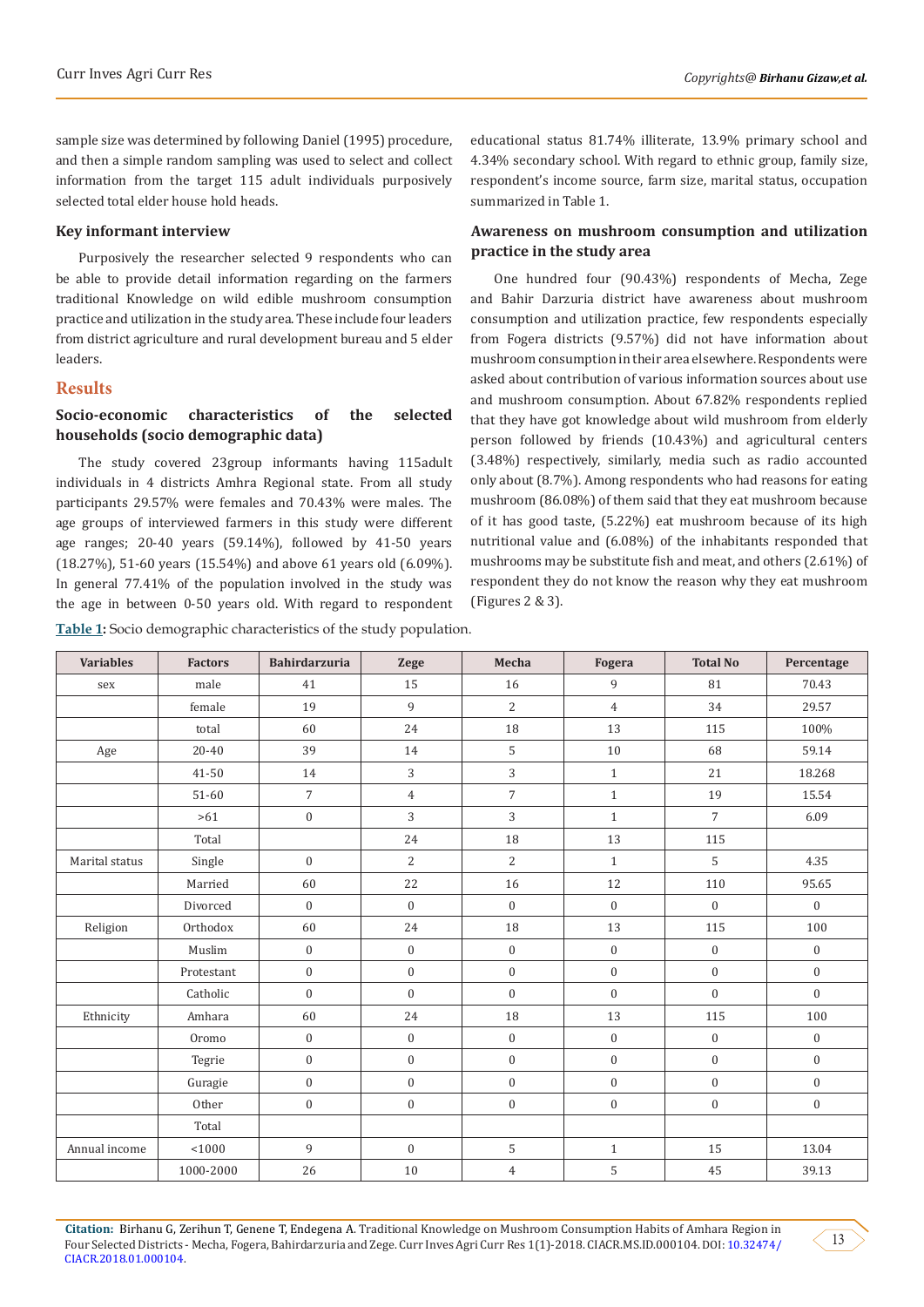|             | 2001-3000  | $\overline{7}$ | 3              | $\boldsymbol{0}$ | $\mathbf{1}$     | 11             | 9.56             |
|-------------|------------|----------------|----------------|------------------|------------------|----------------|------------------|
|             | 3001-4000  | $\overline{4}$ | 3              | $\boldsymbol{0}$ |                  | $\overline{7}$ | 6.09             |
|             | >4001      | 14             | 8              | 9                | 6                | 37             | 32.17            |
|             | Total      | 60             | 24             | 18               | 13               | 115            |                  |
| Family size | $>10$      |                |                |                  |                  |                | $\boldsymbol{0}$ |
|             | $7-9$      | 23             | 6              | $\overline{7}$   | 5                | 41             | 35.65            |
|             | $4 - 6$    | 10             | 13             | 10               | 5                | 38             | 33.04            |
|             | $1 - 3$    | 27             | 3              |                  | 3                | 33             | 28.69            |
|             | 0nly 1     | $\mathbf{0}$   | $\overline{c}$ | $\mathbf{1}$     | $\boldsymbol{0}$ | 3              | 2.61             |
|             | Total      | 60             | 24             | $18\,$           | 13               | 115            |                  |
| Occupation  | Farmer     | 36             | 18             | 16               | 11               | 81             | 70.43            |
|             | House wife | 14             | 3              | $\overline{c}$   | 2                | 21             | 18.26            |
|             | merchant   | $\mathbf{0}$   | $\mathbf{1}$   | $\boldsymbol{0}$ | $\boldsymbol{0}$ | $\mathbf{1}$   | 0.87             |
|             | Other      | $\mathbf{0}$   | $\overline{c}$ | $\boldsymbol{0}$ | $\boldsymbol{0}$ | 2              | 1.74             |
|             | total      | 60             | 24             | 18               | 13               | 115            |                  |
| Education   | Primary    | $\mathbf{0}$   | 6              | 8                | $\overline{2}$   | 16             | 13.9             |
|             | secondary  | $\mathbf{0}$   | $\mathbf{1}$   | $\mathbf{0}$     | $\overline{4}$   | 5              | 4.34             |
|             | Illiterate | 60             | 17             | $10\,$           | $\overline{7}$   | 94             | 81.74            |
|             | Total      | 60             | 24             | 18               | 13               | 115            |                  |
|             |            |                |                |                  |                  |                |                  |
|             |            |                |                |                  |                  |                |                  |



**Figure 2:** Contribution of various sources of information about mushroom consumption.



# **Frequency and sites of mushroom collection in the study district**

Respondents (87.83%) mentioned that the collection of mushroom depends on seasonal variation. This study revealed that, the wild edible mushroom was mainly (65.21%) collected from cultivated farm land and collection carried out in different area like from termite nest, uncultivated farm land, forest vicinity the little collection is done at wood land. All percentage of collection is summarized in (Table 2). If the collection was nearby to residence, usually women, children, shepherd frequently involved to collect while men mostly involved in collecting from a distant and forest area and vicinity. From the total of115 respondents, 83.47% of them responded that mushrooms were collected sometimes, 7.83% of the respondents indicated that mushroom can be gathered when needed and the remaining (8.7%) of them reported that they do not collect mushrooms at any time (Table 3).

**Table 2:** Mushroom collection and abundance site.

| <b>Mushroom collection and</b><br>abundance site | Respondent | Percentage |
|--------------------------------------------------|------------|------------|
| Forest in the vicinity                           | 6          | 5.21%      |
| Uncultivated land                                | 15         | 13.04%     |
| Termite nest                                     | 17         | 14.78%     |
| Woodland                                         | 1          | 0.87%      |
| Cultivated Farm land                             | 75         | 65.21%     |
| Other                                            |            | 0.87%      |
| Total                                            | 115        | 100%       |

**Citation:** Birhanu G, Zerihun T, Genene T, Endegena A. Traditional Knowledge on Mushroom Consumption Habits of Amhara Region in Four Selected Districts - Mecha, Fogera, Bahirdarzuria and Zege. Curr Inves Agri Curr Res 1(1)-2018. CIACR.MS.ID.000104. DOI: [10.32474/](http://dx.doi.org/10.32474/CIACR.2018.01.000104) [CIACR.2018.01.000104.](http://dx.doi.org/10.32474/CIACR.2018.01.000104)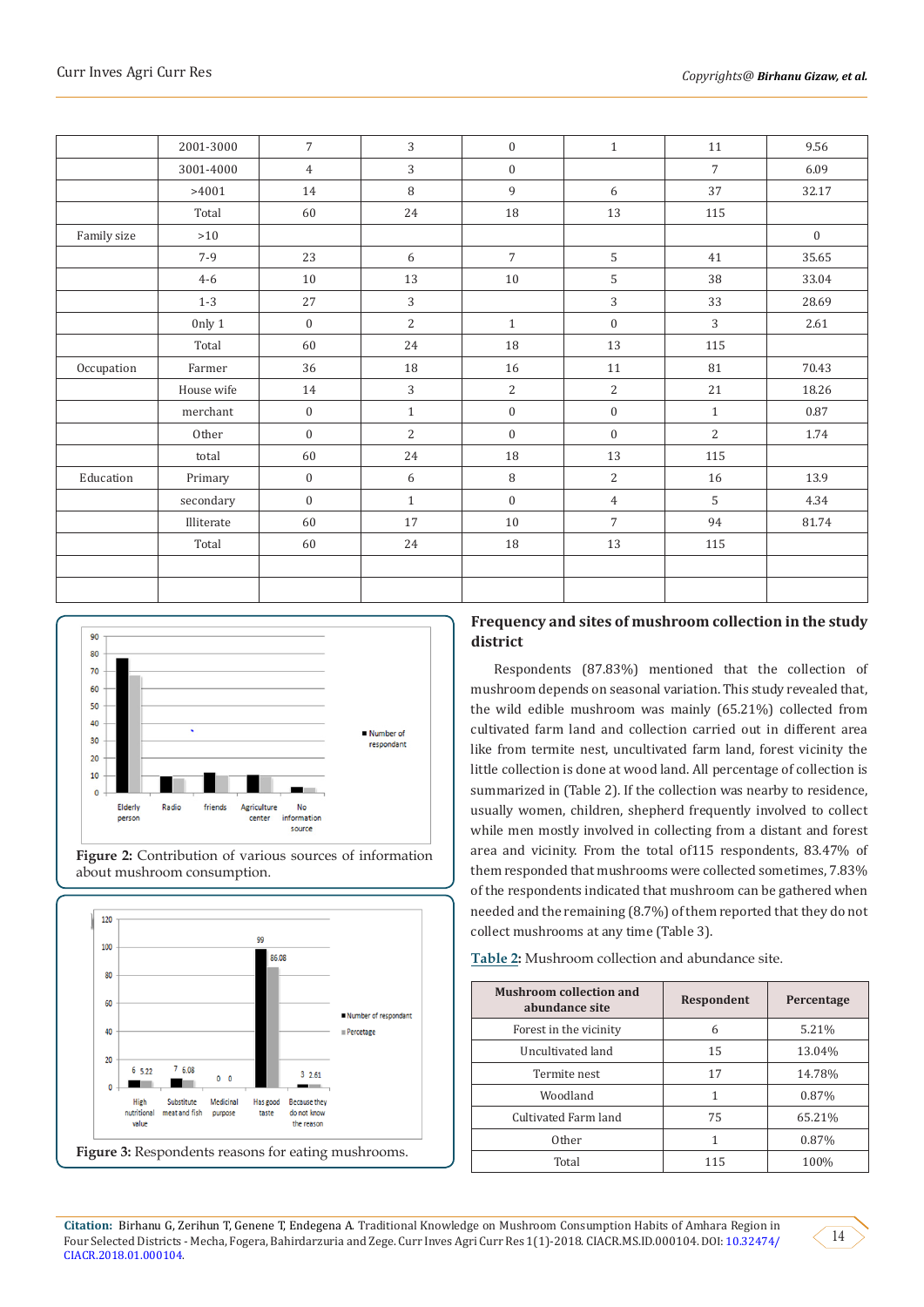**Table 3:** Frequency of collection by inhabitants when mushrooms are available.

| <b>Frequency of collection by inhabitants</b><br>(when mushrooms are available | No of<br>Respondent | Percentage |
|--------------------------------------------------------------------------------|---------------------|------------|
| Gather some times                                                              | 96                  | 83.47%     |
| Gather when needed                                                             | g                   | 7.83%      |
| Gather every day                                                               |                     |            |
| They do not want to collect any time                                           | 10                  | 8.7%       |
| Gather some times                                                              | 96                  | 83.47%     |

# **Knowledge of respondents in differentiating wild mushroom as edible and poisons**

The impressing point about the respondent of study area distinguish between edible and non-edible wild mushrooms and they gave different reasons such as mushrooms could be poisonous, may have bad smell, color difference, visited by many insects, and the morphology of mushroom were some reasons for not consuming those non-edible mushrooms (Table 4).

**Table 4:** Knowledge of respondents in differentiating wild mushroom as edible and poisons.

|                | <b>No Variable</b>                                     | Response                                         | Number of<br>respondents | $\frac{0}{0}$ |
|----------------|--------------------------------------------------------|--------------------------------------------------|--------------------------|---------------|
| $\mathbf{1}$   | Are there wild edible<br>mushroom in your<br>locality? | Yes                                              | 103                      | 89.56         |
|                |                                                        | No                                               | 11                       | 10.43         |
|                | Are there wild                                         | Yes                                              | 86                       | 74.78%        |
| $\overline{2}$ | mushroom which you do<br>not eat?                      | No                                               | 29                       | 25.21%        |
| 3              | Reasons for not<br>consuming nonedible<br>mushrooms    | Poisonous                                        | 3                        | 2.61%         |
|                |                                                        | No good<br>smell                                 | 24                       | 20.87%        |
|                |                                                        | Visited<br>by many<br>insects                    | 16                       | 13.9%         |
|                |                                                        | Because<br>other<br>People do<br>not eat<br>them | 72                       | 62.61%        |
|                |                                                        | Total                                            | 115                      | 100%          |

## **Mushroom as food source**

Among those respondents who used mushroom as food source, the majority (66.96%) of them cooked as 'wot' and 28.69% of them fried/roasted whereas only about 4.34% respondents indicated that they utilize fresh (raw) mushroom. And the type of edible mushroom they prefer to eat is Agaricusspp, followed by Termytomyces spp. A significant number of respondents mentioned that there is no obstacle that discourages to consume mushroom However, (63.48%) mentioned that lack of awareness is a discouraging factor for mushroom cultivation& consumption in scientific way. In addition, about 33.04% of respondents indicated that non availability of mushroom species allthe time could be a

reason for discouraging mushroom consumption and similarly, few (3.47%) of respondents mentioned that religion was a reason to be considered as obstacle to constraint mushroom consumption (Table 5). Inhabitant call wild edible mushroom in their locality as Engudy, filit and mitatite where those non edible locally called as Abagonfagonfi, abahoyfus and the like. All the respondents (100%) did not cultivate mushroom in scientific way in the study area to various reason. summarize the reason for not cultivating mushroom (Figure 4).

|               | <b>Reasons for not</b><br>cultivating                                        | Respondent<br><b>Number</b> | Percentage |
|---------------|------------------------------------------------------------------------------|-----------------------------|------------|
|               | Lack of awareness                                                            | 73                          | 63.48%     |
| $\mathcal{P}$ | Non-availability of the well-<br>known domesticated wild<br>mushroom Species | 38                          | 33.04%     |
|               | Religion pressure                                                            |                             | 3.47%      |
|               | Total                                                                        | 115                         | 100%       |

**Table 5:** Reasons for not cultivating mushroom.



**Figure 4:** Morphologic identification.

# **Conditions under which people eat wild edible mushroom**

Among the respondents, 64.35% stated that they eat wild mushroom when they encounter by chance, others 4.35% respondents ate wild edible mushroom when they are attracted by good smell. However, the other 31.31% inhabitants answered that they do not know the reason they eat wild mushroom (Table 6).

**Table 6:** Conditions under which people eat wild edible mushroom.

|                | Season or frequency and/or condition under<br>which people eat wild edible mushroom |     | Respondent    |  |
|----------------|-------------------------------------------------------------------------------------|-----|---------------|--|
|                |                                                                                     |     | $\frac{0}{0}$ |  |
| 1              | They eat always                                                                     | 0   | $\theta$      |  |
| $\overline{2}$ | During shortage of food at home                                                     |     |               |  |
| 3              | They eat when encountered by chance                                                 | 74  | 64.35         |  |
| $\overline{4}$ | They eat when they are attracted by good smell                                      | 5   | 4.35          |  |
| 5              | They do not know the reason they eat                                                | 36  | 31.31         |  |
|                | Total                                                                               | 115 | 100%          |  |

**Citation:** Birhanu G, Zerihun T, Genene T, Endegena A. Traditional Knowledge on Mushroom Consumption Habits of Amhara Region in Four Selected Districts - Mecha, Fogera, Bahirdarzuria and Zege. Curr Inves Agri Curr Res 1(1)-2018. CIACR.MS.ID.000104. DOI: [10.32474/](http://dx.doi.org/10.32474/CIACR.2018.01.000104) [CIACR.2018.01.000104.](http://dx.doi.org/10.32474/CIACR.2018.01.000104)

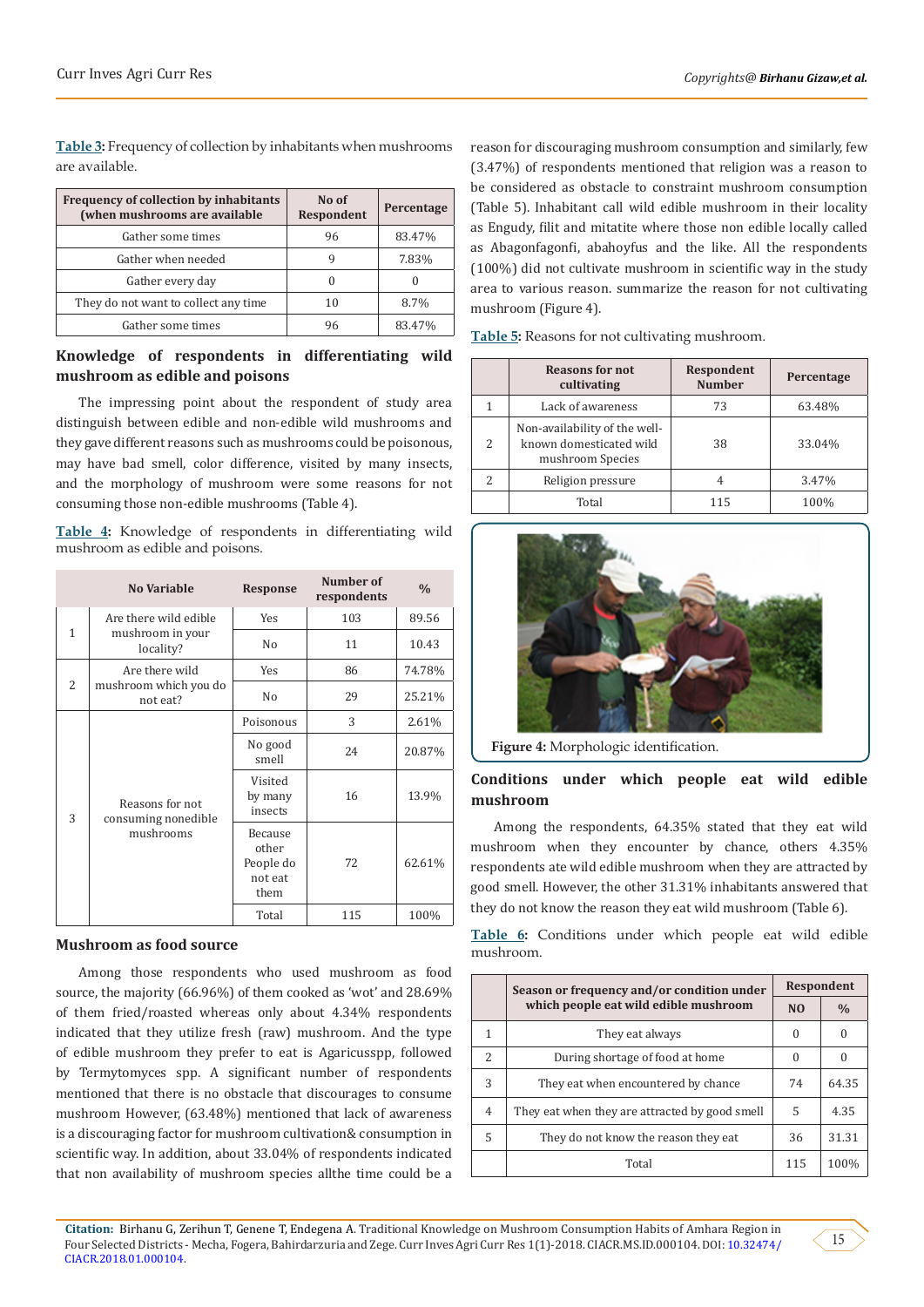# **Reasons for decreasing trend of wild edible mushrooms distribution**

Regarding the current status of wild mushroom (both edible & non-edible) at Amhara region in 4 districts particularly Zege, Bahirdar zuriawerda, Mecha and Fogera, all of the 115 respondents indicated that there is a sharp decrease in mushroom as compared to previous years particularly in the past two decades. The main reasons for decreasing mushroom distribution in the current study were attributed to climate change (49%), urbanization (13.51%), chemical pollution (12.57%) over overgrazing (9.57%), unknown preseason (13.91) followed by deforestation (8.79%) as reported by the respondents (Figure 5).



#### **Discussion**

Population growth in Ethiopia coupled with increase in demand for food, cultivation of mushroom can be one of the alternatives means to address nutritional security in relatively small farm space and cheap substrates such as agricultural wastes. In 3 districts of Amhara region particularly Zege, mecha and Bahirdar zuria worda people consume mushrooms according to respondent response with the understanding of told by elderly person, their potential substitute of meat and fish, as well as good flavor. [11] has also reported mushrooms to be sources of water (90%), protein (2–40%), fat (28%), carbohydrates (1–55%), fiber (3–32%) and ash (8–10%).Furthermore, there is a large body of report that reveals various uses of mushrooms (functional food, and as natural therapy in the form of a medicinal extract mostly for prevention and treatment of cancer as well as other diseases) in countries like China and Japan as stated by [11]. High fiber content, proteins, microelements and lower caloric content are found almost ideal for a nutrition program aimed to the prevention of hypercholesterolemia and cardiovascular diseases [12]. Similarly, the use of mushroom for anti-cancer activities [13,14], reduction of total blood cholesterol and lipoprotein cholesterol [15], antioxidant activities, the regulation of blood lipid levels and reduction of blood glucose levels have been reported. Studies also revealed that the United Nations Food and Agriculture Organization (FAO) strongly advices the consumption of mushroom due to their high nutritional and medicinal values [16]. The fact that elderly people contribute

more in initiating mushroom consumption indicates that they are well aware about the nutritional and/or medicinal values of mushroom. In addition, experience of using wild edible mushroom in the area for a long time by the local people may also help to easily adopt the cultivation activity if supported by concerned body in the future. In this study, there is less involvement of various information sources such as religious places as well as radio, which is relatively the most available medium particularly among the rural communities and could have played major role in disseminating messages about the importance of mushroom. The little use of such means of information dissemination is a clear indication to work more in promotion and creating awareness among the inhabitants in the future [17]. Reported media and traditional recipes have important roles in increasing demand among consumers by creating awareness. Wild edible mushrooms are important food sources for rural communities such as Amhara region inhabitants particularly during the rainy season as observed during this study like in many regions of the world. In the present study, in 3 districts of Amhara region people are very keen in differencing between the wild edible mushrooms from non-edible ones, experiences that came through oral communications from their elders.

This is very interesting in that coupling such traditional knowledge with scientific description and identification of the edible fungi will have paramount advantage in sustainable utilization of the resource for various obvious purposes in the area as well as elsewhere in the region. Furthermore, such local knowledge could be even more important for people who are not familiar to the area as one should eat mushrooms only if one knows their names and their properties with considerable precision. There has been significant trend of decreasing mushroom in the past years as confirmed from the residents of study area mainly due to climate change, chemical pollution as well as decline forest coverage in the area. Since there has been expansion of agricultural land around the study area in the past years due to human population pressure, it was clear that deforestation is the main factor to reduce such essential ontimber forest product. It is also logical that chemicals (particularly agrochemicals) were additional factors to seriously affect the mushroom distribution as farmers use the chemicals to boost crop production. Similarly, alarming decline in wild edible mushroom populations has been reported from central part of Burkina Faso which was closely linked to disappearing forest habitats [18]. On the other hand, in countries like Japan, the Republic of Korea, China, and the Russian Federation, the tradition of eating wild edible fungi is much stronger and appears to have withstood the changes experienced elsewhere as stated by [19]. Hence, the population of wild edible mushroom is increasing in some of the developed countries probably due to better management of natural forests in contrast to the trend seen in developing countries. Regardless of remarkable knowledge and interest of the local residents about mushroom consumption and its importance in the study area, it is evident that there are severe weaknesses to initiate mushroom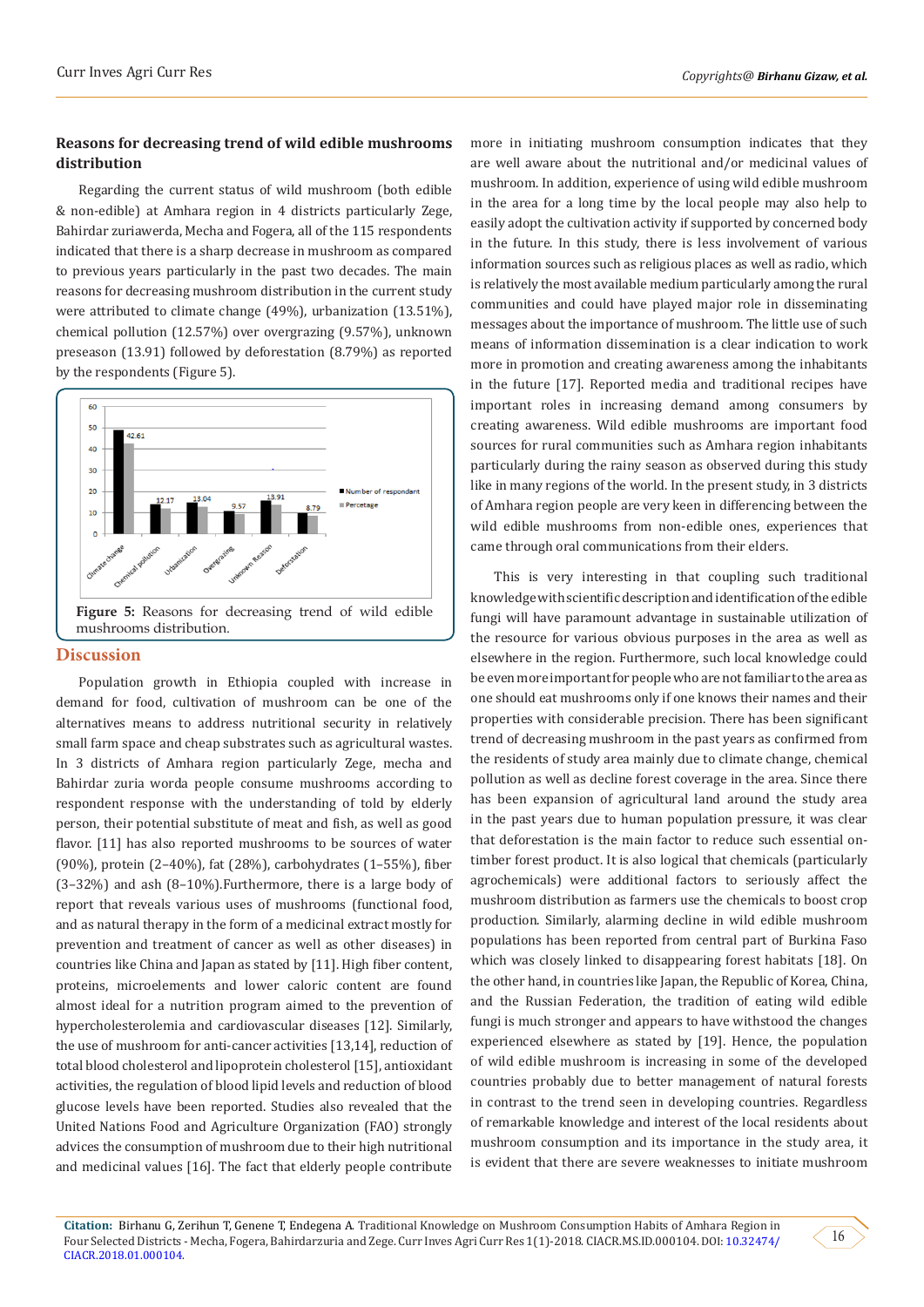cultivation. For instance, there are little efforts by schools, agricultural experts and health workers to create awareness among consumers about importance of mushroom consumption and cultivation. Existence of apparent discrepancy between mushroom knowledge and infrequent mushroom consumption probably due to social valuation of mushrooms has been reported [20] among local people by a study made in Cameron. However, in contrast to the current study, cultivation activities of mushrooms have been observed to serve various purposes in different countries. For instance, in Japan mushroom cultivation is an income generating activity both in rural and urban areas. Similarly, in some African countries such as Benin and Cameroon, mushroom cultivation generates income, particularly for women thereby contributing to their economic independence.

Though none of the residents in the study area were involved in mushroom cultivation due to various reasons, the majority have remarkable interest of mushroom adoption. Such interest of the people to adopt mushroom is in agreement with investigation made in countries like Japan and China, in which the people strongly accept mushrooms cultivation for their obvious nutritional and medicinal values. However, concerning some respondents who did not support mushroom cultivation explaining that it takes farmland, it looks that the farmers may not be well aware about productivity of mushrooms in relatively small area. On the other hand [21] have reported 1000 times higher production of mushroom protein and good amino acid content per unit area. Furthermore, contribution of mushrooms to make valuable addition to the often unbalanced diets of people in developing countries as well as their potential as substitutes to muscle protein and digestibility (89%) have already been documented. The study area due to climate change, deforestation, chemical pollution, and urbanization and over grazing mushroom calls for the need for environmental protection and awareness creation as well as technical support to enable the local inhabitants adopt mushroom cultivation. Moreover, detail diversity and distribution of mushrooms in the area and the region at large should be encouraged for better utilization of such environmentally friendly non-timber forest product.

# **Conclusion**

In this study area majority of inhabitants in 3 districts of Mecha, bahirdarzuriaworeda, Zege, have awareness about wild mushroom consumption and they like to eat mushroom (mycophilic) because they believe that eating mushroom has good taste and substitute's meat and fish. But the Fogera inhabitants do not have well awareness. However, as there is no intentional mushroom cultivation, there is a need to support the local people and establish at least small-scale mushroom farms, and small scale enterprise that could enable the farmers to produce not only for own consumption but it may also serve as additional income as they may supply to local hotels and restaurants in addition to creating job opportunity. The fact that there is decreasing trending distribution of edible mushrooms in the study area due to deforestation, chemical pollution, and urbanization and over grazing which need for environmental protection and awareness creation as well as technical support to enable the local inhabitants adopt wild mushroom cultivation. Moreover, detail diversity and distribution of mushrooms in the area requiring survey, documentation and conservation of mushroom spore and tissue in national fungal culture collection center and the region at large should be encouraged for better utilization of such environmentally friendly non-timber forest product. There are many gaps in our knowledge of which benefits from sales and consumption of these fungi, and future studies need to emphasize the critical role that people have in making choices and developing opportunities. Local communities benefit much from sales though scientific cultivation. And wild edible mushrooms are only one of many strategies that rural people use to earn a living.

## **Recommendation**

The government should give great attention and facilitate scientific mushroom cultivation training for local community. Awareness creation as long as adoption of wild mushroom cultivation practically must done with the selected group of the community. Proper institutional arrangements are required make survey and conservation this forgotten wild edible mushroom. The government facilitates to supply the good quality of spawn at reasonable prices and in desired quantities to the mushroom growers. Farmer's co-operative marketing societies and/or farmer's organizations may be promoted to take care of surplus quantity of mushroom production. In order to satisfy the demand an increase in the domestic supply of fresh mushrooms may probably enhance modern farms. These farms can achieve lower production costs, apply effective organization in their value chain, seek and develop special products with increased added value and increase their negotiating ability in the food market.

## **References**

- 1. [Moore D, Chi SW \(2005\) Fungi products as food \(eds\) pointing SB, Hyde](http://www.davidmoore.org.uk/Assets/Printed_documents/my_reprints/2001_MooreChiu_Fungal_products_as_Food.pdf) [KO In Bio-Explotation of filamentous fungi. Fungi Diversity Res Lenis 6:](http://www.davidmoore.org.uk/Assets/Printed_documents/my_reprints/2001_MooreChiu_Fungal_products_as_Food.pdf) [223-251.](http://www.davidmoore.org.uk/Assets/Printed_documents/my_reprints/2001_MooreChiu_Fungal_products_as_Food.pdf)
- 2. Chaube HS (1995) Nutritional and Medicinal value of Mushroom, Technology. University of Agriculture and Technology India. Pp.1-6.
- 3. [Gray AM, Flatt PR \(1998\) Insulin-releasing and insulin-like activity of](https://www.ncbi.nlm.nih.gov/pubmed/9659289) [Agaricus campestris \(mushroom\). J Endocrinol 157: 259-266.](https://www.ncbi.nlm.nih.gov/pubmed/9659289)
- 4. [Lucas EH, Byerrum M, Clarke DA, Reilly HC, Stevens JA, et al. \(1958\)](https://www.ncbi.nlm.nih.gov/pubmed/13637789) [Production of oncostatic principles in vivo and in vitro by species of the](https://www.ncbi.nlm.nih.gov/pubmed/13637789) [genus Calvatia. AntibiotAnnu 6: 493- 496.](https://www.ncbi.nlm.nih.gov/pubmed/13637789)
- 5. [Mau JL, Lin HC, Song SF \(2002\) Antioxidant properties of several](https://www.sciencedirect.com/science/article/pii/S0963996901001508) specialty mushrooms. [Food Research International 35: 519-526.](https://www.sciencedirect.com/science/article/pii/S0963996901001508)
- 6. [Ali NA, Pilgrim H, Ludke J, Lindequist U \(1996\) Inhibition of](https://www.ncbi.nlm.nih.gov/pubmed/8878257) [chemiluminescence response of human mononuclear cells and](https://www.ncbi.nlm.nih.gov/pubmed/8878257) [suppression of mitogen induced proliferation of spleen lymphocytes of](https://www.ncbi.nlm.nih.gov/pubmed/8878257) [mice by hispolon and hispidin. Pharmazie 51\(9\): 667-670.](https://www.ncbi.nlm.nih.gov/pubmed/8878257)
- 7. [Awadh AAN, Mothana RAA, Lesnau A, Pilgrim H, Lindequist U \(2003\)](https://www.ncbi.nlm.nih.gov/pubmed/12837367) [Antiviral activity of extracts and compounds from Inonotushispidus.](https://www.ncbi.nlm.nih.gov/pubmed/12837367) [Fitoterapia 74: 483-485.](https://www.ncbi.nlm.nih.gov/pubmed/12837367)